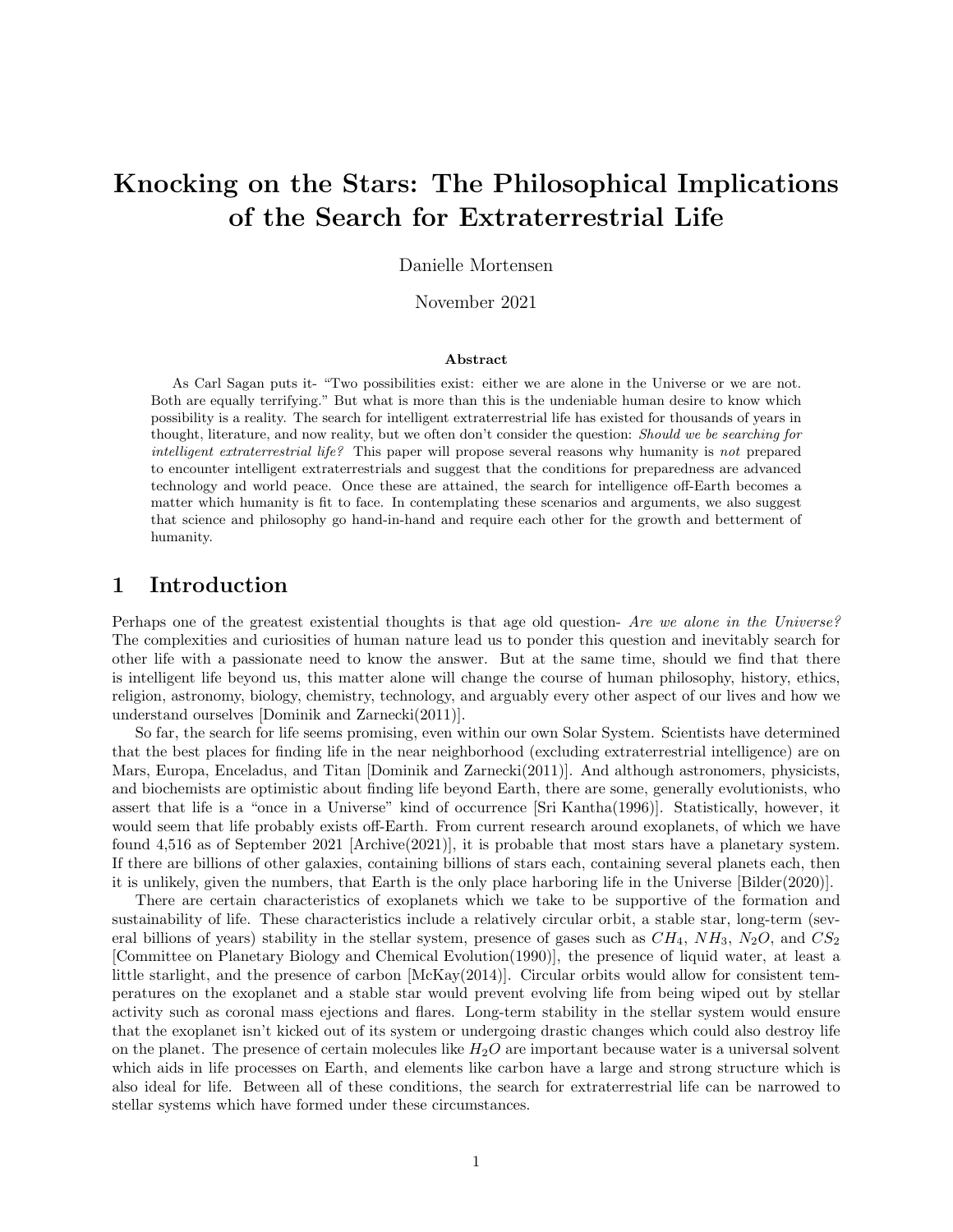A study involving alien life would not be complete without mention of the two most famous concepts of this topic- the Fermi Paradox and the Drake Equation. Fermi's Paradox boils down to the question- If there are so many alien life forms, then why don't we see them? [Prantzos(2015)]. According to this theory, odds are that intelligent alien civilizations are millions, if not billions of years, more advanced than ourselves, who only showed up around 200,000 years ago [Bilder(2020)]. So this poses a good point: where are they? Technology millions or billions of years more advanced should, theoretically, have given other civilizations the opportunity of finding and communicating with us. There are possible addresses to Fermi's Paradox that would explain why we have not yet uncovered the presence of extraterrestrial life, such as the consideration that advanced civilizations and technology are not necessarily synonymous concepts [Lamb(2001)].

The Drake Equation  $[Drake(1961)]$  estimates the number of extraterrestrial civilizations N that may have the ability to communicate with us. In its original form, the equation is as follows:

$$
N = R_* f_p n_e f_1 f_i f_c L
$$

Where

 $R_*$  = The rate of formation of stars suitable to harboring life in the Galaxy

 $f_p$  = The fraction of  $R_*$  with planetary systems

 $n_e$  = The number of planets per such a system

 $f_l$  = The fraction of  $f_p$  where life could develop

 $f_i$  = The fraction of  $f_i$  where intelligent life could develop

 $f_c$  = The fraction of  $f_i$  where such intelligent life would develop communication technology

 $L =$ The time span over which such a communication signal would be sent

While the estimated values for each of these parameters varies, the formulation itself is not generally challenged. Scientists have realistic numbers, from observation, on the first few parameters,  $R_*, f_p$ , and  $n_e$ . Together,  $R_* \cdot f_p \cdot n_e \approx 0.1$ , [Tsumura(2020)], but the rest of the parameters can only be estimated. Many suggestions have been made to estimate N; Drake himself believes  $N = 10,000$  [Haqq-Misra and Kopparapu(2018)], but the range varies by opinion. Attempts to estimate the remaining unknown parameters are difficult because the only reference that scientists have to calculate these is humanity, as Earth is the only location of confirmed life.

The Drake Equation accounts for  $f_c$ , or what fraction of intelligent life forms would be able to create the technology reserved for communication with other intelligent civilizations, but how to communicate is also up for debate. There are three general forms of possible communication in this case [Sri Kantha(1996)]: (a) We observe the presence of organic matter; (b) We send out a signal which other life intercepts; (c) We send physical instruments and/or humans to initiate contact. It is much more likely that (a) or (b) happen before (c) ever does, and this is mainly due to our current technological limitations in terms of travel speed. We cannot yet travel at a significant enough fraction of the speed of light to make an interstellar mission with humans aboard plausible [Sri Kantha(1996)]. So, generally, our only means of communication right now is the fastest thing in the Universe, light. However, options for channels of communication include the entire electromagnetic spectrum. So in the search for other life, we need to decide on a "Universal" communication frequency.

This topic has been subject to a fair amount of debate, but it has generally been concluded that the extraterrestrial search should be conducted in the 21 cm wavelength. This specific wavelength was chosen because it is not as easily scattered by interstellar material as smaller wavelengths and because it comes from the most abundant element in the Universe, hydrogen. When a neutral hydrogen atom's electron moves from its excited state to the ground state, it results in a 21 cm wavelength photon [Liu(2008)]. Due to the commonality of this particular wavelength in the Universe, it is assumed that other intelligent life will come to the same conclusions and also tune their instruments to 21 cm. Arguments have been made to broaden the search to include the  $H_2O$  resonance at 1.35 cm and most microwave signals in general. While these are good starting points in searching for extraterrestrial signals, there is no guarantee that alien life would bother to send signals in a particular wavelength, if at all [Townes(1983)].

On a more open-ended side of this topic, the presence of Science Fiction in popular literature is highly influential on our ideas surrounding advancements in technology and our overall drive for discovery [Bassett(2013)]. Favorable TV shows, movies, and books such as Star Trek, The Hitchhiker's Guide to the Galaxy, Star Wars,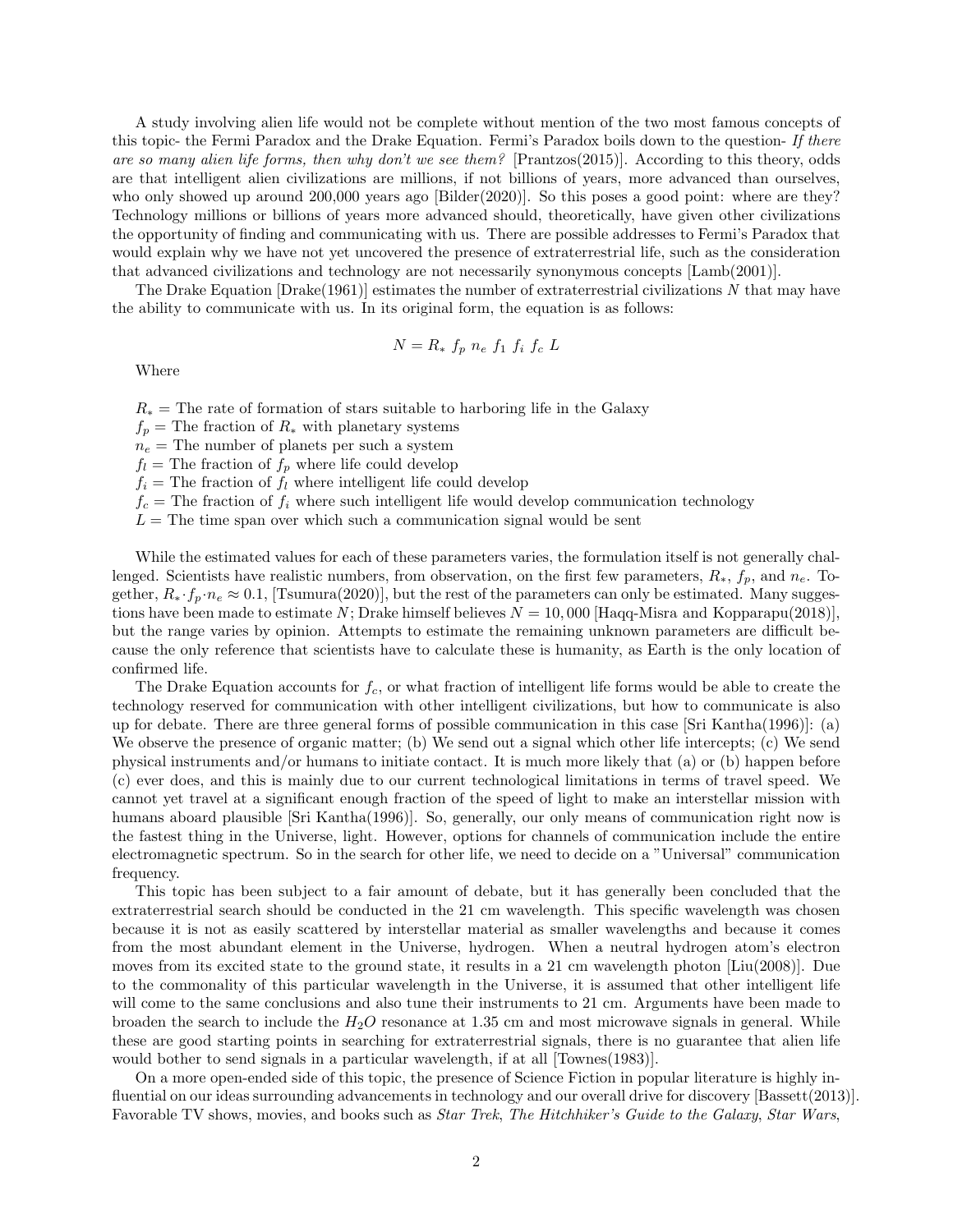Contact, War of the Worlds, and so many more have undoubtedly shaped human perceptions of extraterrestrial life. Speculations about how humanity will react to alien life and, further still, how alien life may be incorporated into our own lives have ranged from catastrophic to rather enlightening in these science fiction stories. Starting in the  $20<sup>th</sup>$  century, science fiction has become much more based on science truth which makes it a valuable resource for innovative ideas come to life and understanding how humanity will react to such a discovery as extraterrestrial life [Menadue and Cheer(2017)]. It has even been suggested that science fiction bridges the gap between the sciences and the humanities  $[Schwartz(1971)]$ . Writers of science fiction have allowed us to view the philosophical implications of scientific discoveries in benign thought experiments rather than actually living them out. In this way, science fiction is key in explaining that science benefits from philosophy and that philosophy advances due to science.

### 2 The Question

With the possibility of encountering extraterrestrial life at any moment, we are left with the choice of actively seeking it out or not. This poses the question- Should we be searching for extraterrestrial life? It is generally understood that finding extraterrestrial life would have a profound impact on humanity as we know it, therefore it is quite the important question to ask. And more importantly, is it even possible for humanity to agree on an answer? This paper will argue the point that we are not scientifically or philosophically prepared to encounter intelligent extraterrestrial life, and therefore we should postpone our search until certain conditions of preparedness are met.

Before we can formulate an argument on the subject, it is vital that we come to a consensus on certain key definitions of "life", "intelligence", "non-intelligence", "First Contact", and "communication":

Though the topic of life is undeniably complex, and we have not been able to find an all-encompassing definition, for the purposes of this paper, we will consider life in the more common Darwinian sense. Life is that which evolves through the process of amplification, mutation, and selection. Amplification involves the genetic replication of a prototype, mutation involves a variation in amplification, and selection involves choosing among these genetic replications for a new prototype [Joyce(1995)]. In layman terms, an organism has a genetic mutation which perhaps increases its survivability, and natural selection takes place until this mutation is adopted by the whole species. There are notable issues with this Darwinian definition of life, as explained by Joyce, however, it does pose the most straightforward and widely accepted description. It is noted, and later discussed, that by limiting life to this definition, we are creating assumptions on what extraterrestrial life might look like. But, it is important to understand that science, as we generally understand it, has a rather determined view on what it means to be "alive".

A definition of "intelligence" is also quite difficult. The only beings that we can surely count in this category are us, humans. But the question of intelligence becomes more convoluted when we consider octopi, apes, dolphins, and other rather brainy animals. Do they fall under the definition of intelligence? We will consider an Aristotelian-inspired definition of intelligence: the ability to comprehend one's own mortality. According to some, death cannot be taught [Yun(2011)], therefore, it is a development which arises from self-awareness and therefore can be taken as a mark of intelligence. But, how do we explain this self-awareness and reasoning? Aristotle explains in his De Anima that there are three parts to the soul, the nutritive (plant) soul, the sensible (animal) soul, and the rational (human) soul. Nutritive souls include the basics of life such as reproduction, growth, and metabolism. Sensible souls begin to involve emotions, senses, and desires. Finally rational souls involve the abilities of thought and reason- the highest of the three [Aristotle(2016)]. But instead of spending too much time on the concept of the soul, we will just use it to limit the definition of intelligence to this ability of "rational thought", and therefore allow for comprehension of one's own mortality. Humans, we shall say, are the only creatures on Earth under this category of intelligence. Although this cannot be proven, it narrows the idea of intelligent life when considering extraterrestrials. Additionally, from here we can suss out a definition of non-intelligence being any life which does not fall under the category of intelligence.

The term "First Contact", was initially made popular in the context of extraterrestrials by Murray Leinster's 1945 Science Fiction book, First Contact [Brown(2018)]. It is used to refer to the initial communication between humanity and extraterrestrial life. However, for the purposes of this paper, "First Contact" will specifically refer to initial communication from *intelligent* extraterrestrial life to humanity. This might in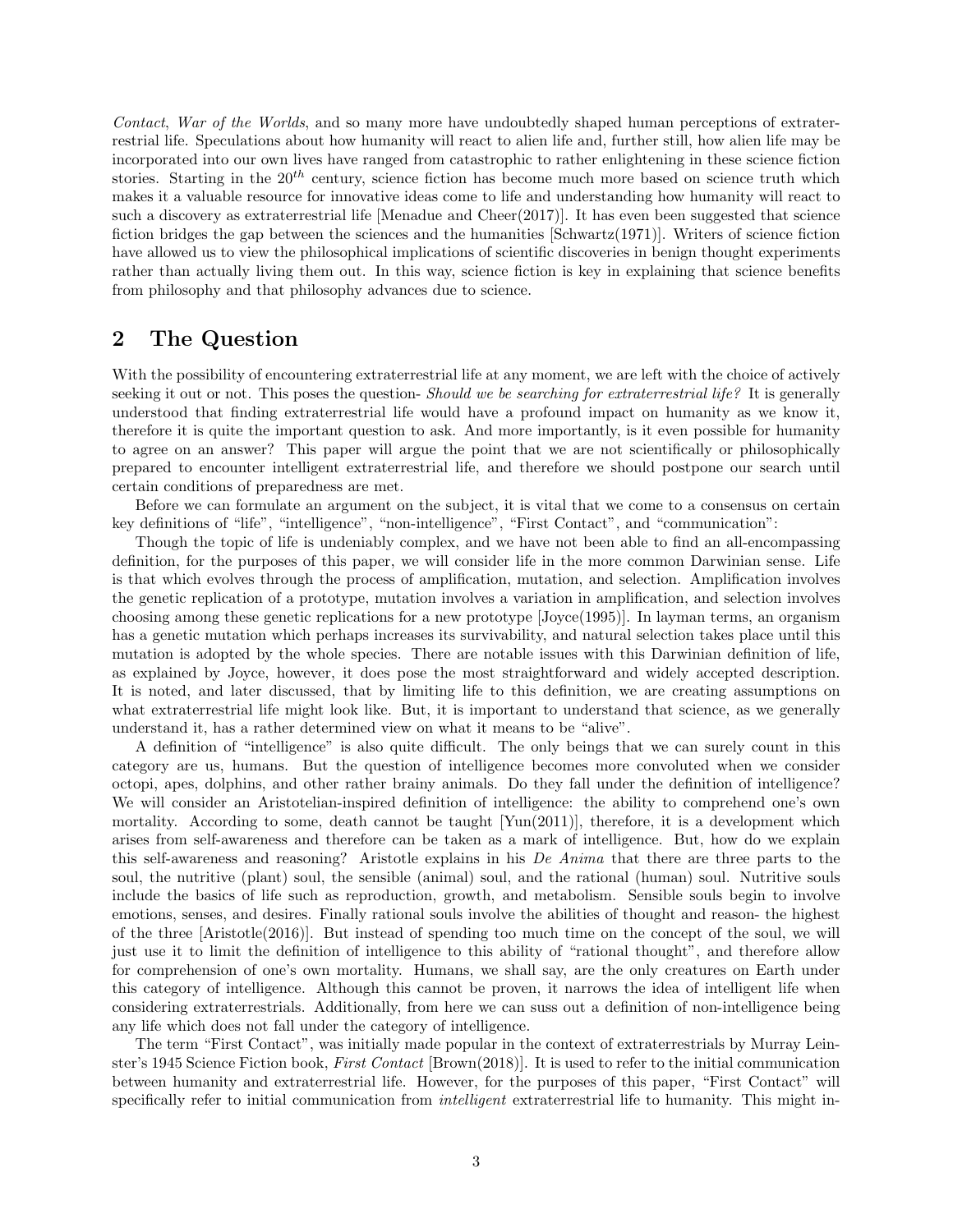clude radio messages, physical presence on Earth, or physical presence on other Earth-explored bodies. This would not include the physical discovery of evidence of an extinct alien civilization (with the exception of radio messages from a civilization which may have gone extinct since sending), Earth messages intercepted by alien civilizations, or discovery of non-intelligent extraterrestrial life. Essentially, if intelligent extraterrestrial life is made known to us somehow, then this is "First Contact".

By exploring "communication" as well as "First Contact", we can be sure to specify the situation even further. Communication has to do with intent, and by considering communication to include non-intended messages to Earth or from Earth, we complicate matters even further. The movie Galaxy Quest provides the perfect example for intended communication. In this movie, intelligent extraterrestrials view "signals" from Earth which are airings of a space science fiction TV show, not unlike *Star Trek*, and the aliens assume these airings to be historical records of Earth. The cast of this TV show is visited by the intelligent extraterrestrials who want assistance in fighting an intergalactic war of sorts, but the actors seem to have no means of actually helping them. Communication, in this instance was intended for Earthly entertainment, but it was misinterpreted as a historical record. This led to massive confusion and toil for both parties and emphasizes the importance of intent in communication.

Now that these important terms have been defined, we come to the topic of "preparedness". Though we will be arguing that humanity is not prepared for First Contact, it is vital that we consider the conditions for preparedness. What would make us ready for First Contact? As the following sections will show, the two primary conditions of preparedness are world peace and advanced technology. World peace would allow us to ethically enter into a new age of civilization where interactions with intelligent extraterrestrials becomes a matter of pure intent instead of being influenced by power and control. Advanced technology is also a condition because of our current limited resources and knowledge. By searching for intelligent extraterrestrial life before we have precise means of doing so, we are creating a rapidly deteriorating timeline by which we limit humanity through the focus of resources on non-essential projects.

### 3 The Argument

#### 3.1 SETI & The Distribution of Resources

The Search for Extra-Terrestrial Intelligence (SETI) has been at the forefront of extraterrestrial research since its beginning in 1984, and it is currently entirely funded by donations. But is this really the best investment for our money at the moment? Compare this to recent donations made to Notre Dame. According to some sources, between \$835 million and \$1 billion US dollars have been donated to the repair of Notre Dame after the infamous fire in 2019, and there has been some major backlash on the subject [Noack(2019)]. Also according to Noack, the actual cost of restoring Notre Dame would only be around \$330 million to \$670 million US dollars, leaving hundreds of millions of dollars in excess which could have been donated to feed the hungry children of the world or clean up trash in the oceans or helping war refugees find safety. The question of morality becomes prominent as all this money instead goes toward restoring a building. In the same way, many millions of dollars go to SETI research programs to search for extraterrestrial life when there are still such prominent world issues which could be addressed with this money [SETI Institute(2021)]. Just from a practical perspective, would this money not have far more return for the human race if it were put into more pressing issues than the search for alien life?

Assuming that most people would answer "yes" to this, the question now becomes- Why do we spend so much time, money, and resources on projects like SETI? For one thing, the idea is "sexy". Led by our perceptions of intelligent alien life by sources like science fiction, it is probable that many believe a topic so mysterious and fascinating as space travel and communication is far more intriguing to put money into than something as mundane as cleaning plastic from our oceans. In addition to this, actually finding intelligent extraterrestrials might allow for the possibility of learning more, traveling more, and solving many problems which face us now. In this way, SETI is a beam of hope for humanity and therefore attracts the attention of donors. It is easy to throw money into something which is not concrete and proposes endless possibilities rather than current problems that face the Earth and seem impossible to fix. In a sense, many people have given up on the idea of saving the Earth and have turned to the alternative of space as an end-all solution to our problems. But the reality is that Earth is all we have right now, and instead of turning to the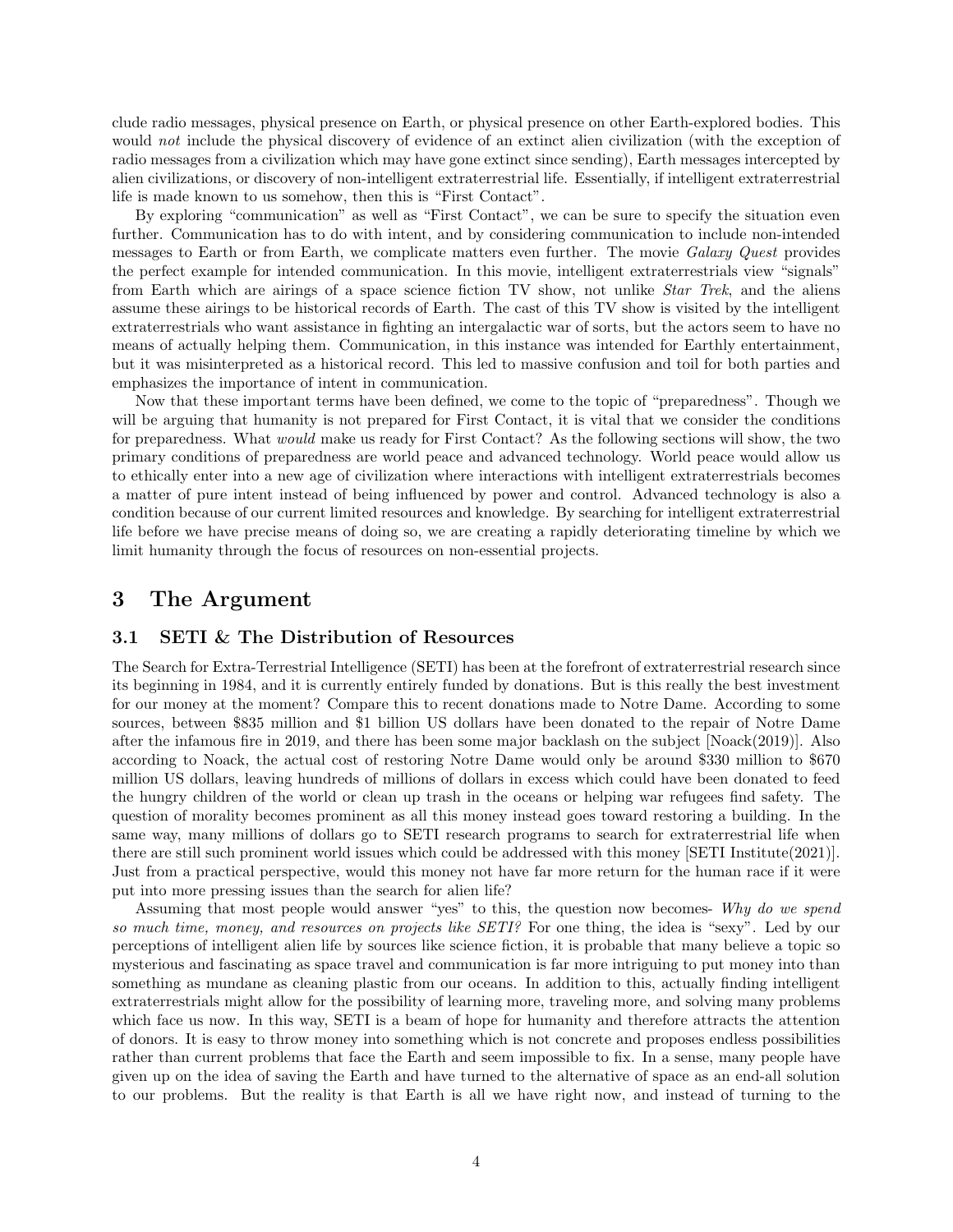uncertainties that come with projects like SETI, we may find ourselves needing the certainties of projects like cleaning the ocean to survive.

This is not to say that we should never invest in searching for intelligent alien life, but let us consider the fact that our current technology is nowhere near advanced enough to search for every kind of life, in every kind of way, and in every direction of the Universe. SETI bases their search on many assumptions, meaning it's possible that they are spending all this donated money searching in the wrong places because the technology does not yet exist for us to address our assumptions. This will be further discussed in the following sections.

Also important to consider is the fact that by finding intelligent extraterrestrial life, we may further limit our resources by creating a higher demand and distribution of them. This is very similar to the plot of Dune (1965), an extremely popular science fiction novel by Frank Herbert. In this book, advanced civilizations require the resource of "spice", naturally occurring on the planet Arrakis, and oppress the lives of natives to this planet in their attempt to control this resource. Suppose that intelligent alien life contacts us and we learn that they also require fresh water. If they, themselves, do not have any at their disposal, now, instead of a few billion people fighting over clean water sources, it is 10s of billions, 100s of billions, or even trillions of individuals who need this limited resource. Depending on the circumstances, the human race could end up like the natives of Arrakis, oppressed and much worse off than if these extraterrestrials had never come at all. Perhaps advanced technology will allow not only for increasing our current set of accessible resources, but also for a more ethical distribution of the resources we have. Sticking to our example of clean water, maybe we should make sure that all of humanity is getting the clean water they need before opening Earth's resources up to other potentially water-loving alien civilizations.

It is possible that by discovering and initiating contact with intelligent extraterrestrials, we may *qain* access to additional resources. Perhaps these water-loving aliens have a whole planet of clean, fresh water which they are willing to give us access to. While this would be excessively helpful to humanity, it is only a best-case scenario. Between the two extreme possibilities, it is preferable to avoid causing harm to humanity altogether (by postponing First Contact insomuch as we can) than it is to take the chance that resources (with no caveats) would be gained through extraterrestrial interactions.

#### 3.2 Our Assumptions

The Drake Equation, while helpful for estimating the number of intelligent, social alien civilizations in our Galaxy, is full of assumptions when actually calculating the value of N. SETI and other organizations with the focus of searching for extraterrestrial life also make plenty of assumptions which affect their search. These include, but are not limited to topics of intelligence, communication, extraterrestrial travel, and life itself.

SETI, in particular, tends to narrow their definition of intelligence. For a large portion of their research, intelligent life seems to be any being with the ability to communicate via electromagnetic waves [Dun´er(2017)]. They do not necessarily account for the possibility of non-social or non-technological intelligent civilizations. They are looking for intelligence as it is synonymous with technological advancements in communication. Perhaps the pinnacle of enlightenment and philosophical knowledge of advanced intelligent civilizations has been found by renouncing technology. This is not so outrageous an idea- that a civilization, perhaps millions of years older than us, has found meaning in life through the abandonment of technology.

On the other hand, perhaps these alien civilizations are so advanced that while we are at the age where using light as communication seems like the best possible method, they may have developed technology which allows them other means of communication. There is no reason to believe that light is the best way of sending messages for other civilizations. In fact, there's no reason to believe that other intelligent civilizations are sending signals at all! Generally, we have adopted a listening strategy when it comes to the search for extraterrestrial life; we listen for extraterrestrials trying to contact us. While there have been some instances where we have sent radio messages into space in an attempt to contact extraterrestrials, this is by far the less practiced of the two. Who's to say that intelligent extraterrestrials aren't doing the same? Perhaps they are purposely staying silent and listening for everyone else. Any of these instances would have an impact on the  $f_c$  variable of the Drake Equation. Perhaps these civilizations are technologically advanced enough to have communications technology but don't use it to announce their presence to the rest of the Universe.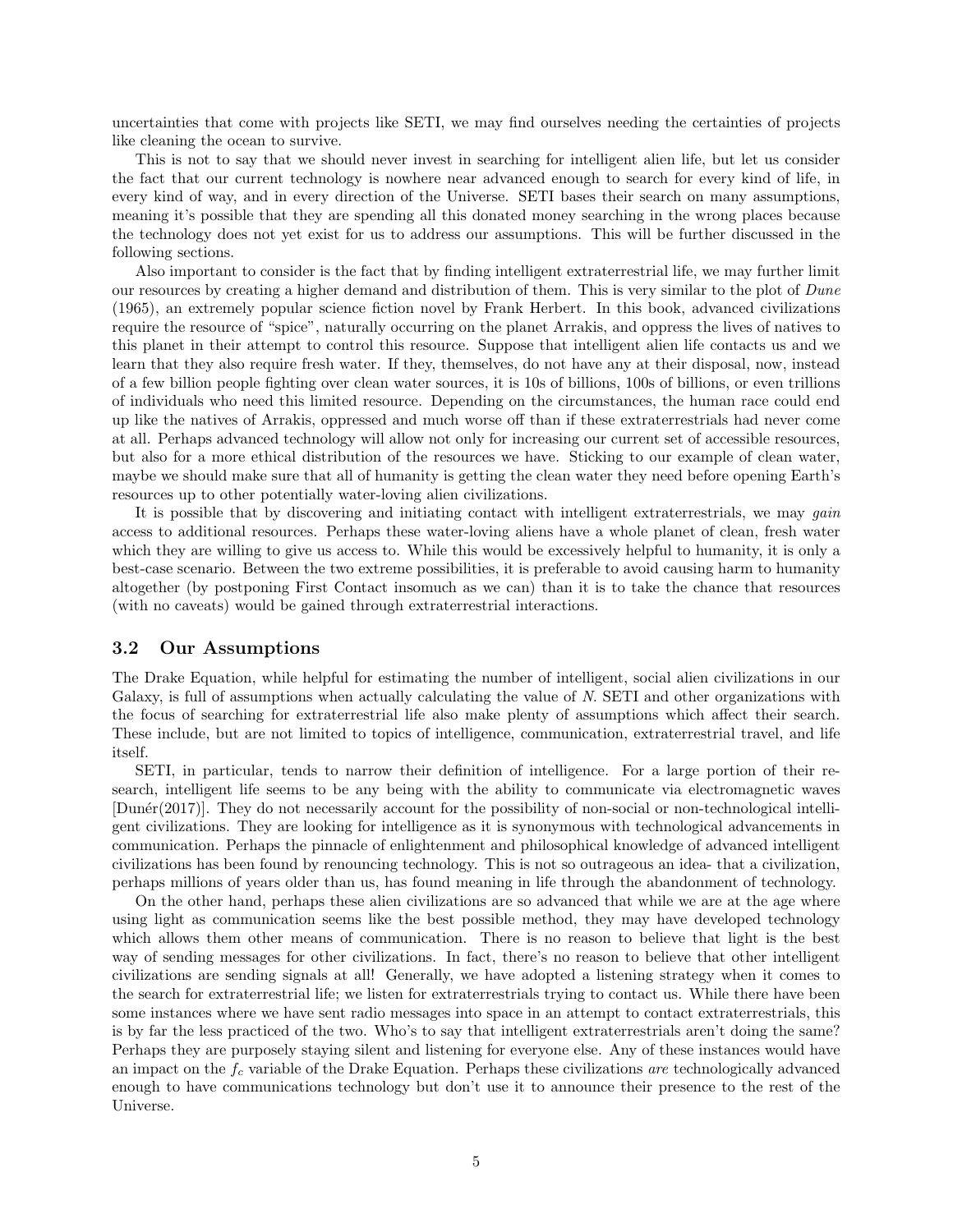Also regarding communication, there are issues with what form communication from extraterrestrial beings may come in. We have learned that most of these searches are conducted in the 21 cm wavelength of electromagnetic waves. But, how can we know intelligent extraterrestrials will come to the same conclusions that we have and use the 21 cm wavelength? How can we assume that they will use light as a means of communication at all? Suppose that these extraterrestrials did use light to communicate, even then, it would not be realistic to search everywhere in the Universe at every single wavelength in order to find them. Perhaps we will create technology in the future which is capable of doing so, but until this technology has been developed, the range of possibilities for means of communication is just too large for us to cover.

Another assumption made when calculating N from the Drake Equation is the assumption that intelligent life is staying in one place- the same place where it originated. Travel to other planets, moons, and even stellar systems would have a large impact on the  $f_l$  variable. Intelligent life could be rare but easily spread and multiply much farther than its point of creation. And if this is the case, planets and moons which we didn't think would be able to hold life actually would [SETI Institute(2021)]. On the same note, we also assume that intelligent life is limited to planets in stellar systems. This is based on our own ideas of the necessities of life, namely water and energy, like Earth life needs. But this, by no means, indicates that extraterrestrial life works the same way.

Finally, there are also assumptions in terms of life itself. What does life look like? What signs indicate life? What is life made of? Early on, we came to the conclusion that life is Darwinian in nature. But this is the ultimate assumption when it comes to extraterrestrial life! We cannot even create a good definition of life based on "living" organisms on Earth, so how can we expect to define life in terms of extraterrestrial organisms? What counts as living? Right now, those who are searching for extraterrestrial life are searching for "signs of life". We've also discussed the different exoplanet conditions which are considered "potentially habitable" for intelligent extraterrestrials. These include things like a strong magnetic field, a relatively old star, the presence of water, etc... Because we consider these to be indications of the possibility of life, these conditions are what we search for when we search for extraterrestrial life. Needless to say, there is no reason to believe that life requires these conditions at all. Of course, we require these conditions, but Earth alone is hardly a full set of data in this matter. With infinite possibilities on what life may be like, it is presumptuous to assume that we are standard forms of life.

#### 3.3 First Contact Protocol

There have been a few attempts at creating a series of steps for First Contact, such as the SETI postdetection protocol, approved by the International Academy of Astronautics (IAA) in 1989. However, no protocol is legally enforceable to the nations of the world, making First Contact a big question mark in terms of what would happen [Dominik and Zarnecki(2011)]. If no protocol is binding for the whole world, then First Contact becomes a situation where things could go horribly wrong. Say, for example, that an individual tries to convince intelligent extraterrestrials to wage war on the rest of the world. This is a rather outlandish tale but still in the realm of possibility. There seem to be no laws against this person doing so, but it could potentially cause great havoc to the rest of the world. When it comes to the unknown of extraterrestrial life, anything we can imagine is possible, even to the far reaches of Science Fiction. It is understandable that these limitless possibilities make coming up with a plan immensely difficult, however it will prove incredibly useful for if/when First Contact happens.

Laws surrounding international space have generally been debated and poorly regulated since the space age began in the mid 1900s. In fact, the latest news is that Russia tested an anti-satellite, or ASAT, missile on November 15, 2021. By destroying one of their own satellites, they created 1,500+ pieces of debris in Low Earth Orbit (LEO), which is heavily utilized internationally by both commercial and private sectors [U.S. Space Command(2021)]. Despite their detailed laws, it is still difficult to enforce rules and regulations about international space in a global fashion. Russia's ASAT test is just one example of how difficult it is to get the world to agree upon space protocol, and the topic of extraterrestrials would likely become just as chaotic.

The point here is that before searching for intelligent extraterrestrials, it would be helpful to have an idea about what to do once First Contact occurs. This would require the nations of the world working together to create a plan of action which everyone will agree to and follow. The protocol would prevent unnecessary misunderstandings and provocations like the Russian ASAT test. But before we can even get to agreeing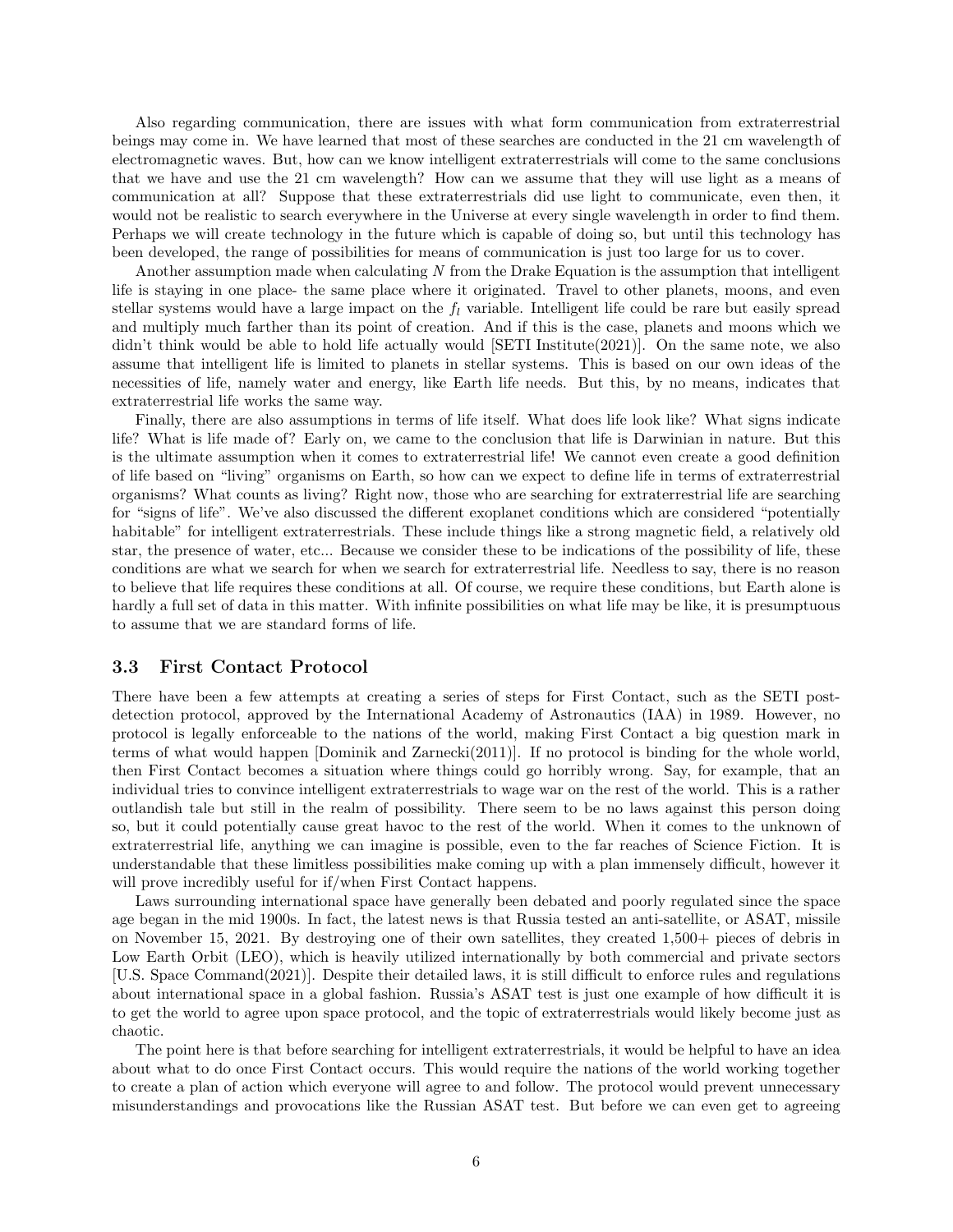upon a First Contact protocol, we have to figure out our own space laws and regulations! U.S. Army General James Dickinson commented that "Russia has demonstrated a deliberate disregard for the security, safety, stability, and long-term sustainability of the space domain for all nations," [U.S. Space Command(2021)]. Clearly, this is the case for this specific instance, but many nations are guilty of the same kinds of spacerelated misdemeanors for the sake of expressing power. If we, as humanity, are not able to come to an agreement on use of our own local space, how will we handle First Contact? Poorly, I would argue. So, is there really benefit right now to pushing the search for intelligent extraterrestrial life? We haven't even handled issues and discrepancies amongst ourselves.

#### 3.4 World Peace

World peace, which we've said is a condition for preparedness in the search for extraterrestrial life, naturally becomes a reasonable solution. If world peace had been attained already, then Russia probably would not have felt the need to demonstrate their anti-satellite technology, and the world would not be in this conundrum about all of the extra debris polluting LEO. Maybe if world peace were the case, we could get on with discussing options for First Contact protocol. One could make a plethora of arguments about what world peace means, but for the purposes of this argument, we are projecting large-scale; peace simply means cooperation and collaboration between nations and internal to nations without animosity and with the intent of benefiting humanity instead of gaining power and control. If this is the case, there is no need to keep weapons of mass destruction because there is no rivalry between these groups of people. This is a very lofty goal for us, and there is no avoiding the question: could we even attain world peace in this way? Assuming the ambitious answer, "yes", it follows that humanity would then be in an acceptable position to encounter intelligent extraterrestrial life.

Consider the Space Race. This crucial moment in the development of human history was brought about by warring nations. The U.S. and Russia found themselves in a competition for who could get to space first (Russia) and then who could get to the Moon first (the U.S.). One might easily argue that the conflict between these adversaries actually inspired scientific and technological advancements, but how often do we look at the costs of the Space Race, the risks that we took, and the unethical corners cut in order to "win"? James Donovan, author of the book Shoot for the Moon: The Space Race and the Extraordinary Voyage of Apollo 11 summed the consequences best- "Rockets exploded. Systems malfunctioned. Men died," [Donovan(2020)]. At the cost of lives, Russia and the U.S. continued to push for beating the other to space and to the Moon. And what was this for? It was not with the purpose of technological advancements and growth of humanity but with the purpose of expressing power, control, and superiority. This being said, it is not just warring nations who cause chaos and tragedy- it is also toxic competition between nations which leads to humanity's detriment.

When turning this argument to address intelligent extraterrestrial life, it is rather simple: we should be held morally responsible for what values we put out into the Universe and pass on to alien civilizations. If we are not held responsible, then what is to stop us from destroying, even accidentally, other intelligent extraterrestrial civilizations? For example, suppose we happen upon a slightly less advanced alien civilization and teach them how to make nuclear weapons, and they then proceed to destroy themselves because they learned the concept of war and destruction from us. Would we not, then, need to take responsibility for the war and death we've caused?

If this is still unconvincing, suppose it is we who are the war-ignorant civilization and nuclear weaponry is only the tip of the iceberg for a newly contacted alien civilization which has not attained world peace. Not only is there a chance that we gain knowledge of their weapons technology and end up destroying ourselves, but it is also possible that relations with the alien civilization become unstable. Instead of inspiring curiosity and making efforts to advance science and understand ourselves better, we might get caught in an alien civil war. Being a neutral party is one thing, but when they have impossibly advanced weapons technology, we may need to choose a side or become an unwilling enemy. This seems like a horrible situation for us to be in. Aliens who have not attained peace for themselves may bring about destruction, death, and morally complex situations from which we have no escape. Would anyone want this from First Contact with intelligent extraterrestrials? I would think it difficult to argue for such a situation. Therefore, is it not morally irresponsible for us to, even inadvertently, create this situation for other civilizations?

Overall, we struggle with taking responsibility for the pain and destruction we've caused each other, so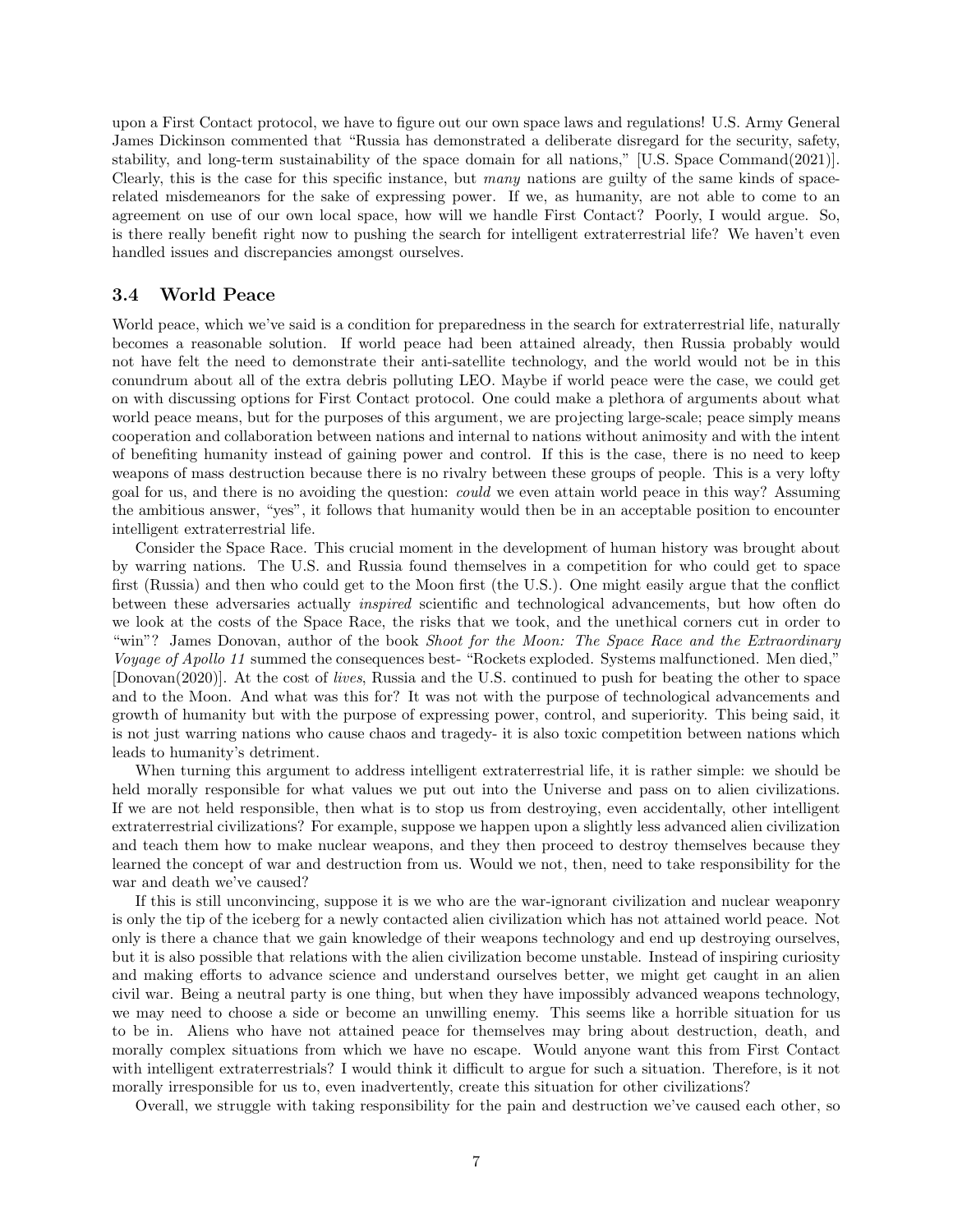introducing another intelligent species into the mix would just complicate things further. It is imperative then, that we learn how to propagate peace throughout the world before making efforts toward First Contact. Peace, though likely far from our reach at the moment, is our only means of going into First Contact with a clear conscious and pure intent. The search for extraterrestrial life is fuelled right now by human curiosity, and it would be a terrible thing to destroy that intent with so petty a thing as war.

# 4 Conclusion

Now, we can finally put everything together by addressing the question: Why shouldn't we be searching for intelligent extraterrestrial life? This can only be answered with more questions which are ultimately up to you to decide:

- Is the search for extraterrestrial intelligence important enough to prioritize along with other pressing needs of humanity?
- Are we willing and prepared to share our resources with extraterrestrials, should the need arise?
- Have we taken the time to address our assumptions about extraterrestrial life?
- Do we have the right to define what it means to be alive?
- Is it reasonable to believe that extraterrestrial life would be similar to us?
- Would humanity be able to agree upon a response to First Contact?
- Is our intent with initiating First Contact completely isolated from a desire for power and control?
- Are we prepared to take responsibility for our impact on less-advanced alien civilizations?
- Are we prepared to defend ourselves against possibly hostile alien civilizations?
- Are we willing to deny advanced weapons systems from alien civilizations in the interest of world peace?

If the answer to most of these questions is "no", then perhaps it is worth rethinking our relentless search for intelligent extraterrestrials because we are not prepared for them. By advancing technologically and acquiring world peace, we believe that the answers to these questions would slowly and surely turn to "yes". And once they do, the world will be in a much more prepared state to address the search for intelligent extraterrestrial life.

From here, we could also ask- Why do we have this need to know in the first place? and What drives this human curiosity? This is interestingly explained as the "Mount Everest Effect". In 1924, George Mallory was asked why he wanted to climb Mount Everest, and he replied simply, "Because it's there" [van Dijk and Zeelenberg(2007)]. So, while we have no good answer to the questions "Why do we need to know?" and "What drives human curiosity?", there is no doubt that we push the limits of humanity because we can. George Mallory, in answering this question, probably wasn't considering the dangers of climbing Mount Everest or the societal impacts it would have. Instead, he was driven by the same curiosity that every human shares- the need to know the unknown. What is not generally known about George Mallory is that, tragically, he died on this expedition. This is not to say that "curiosity killed the cat", but perhaps the cat should take more precautions. Just because we *can* doesn't mean we *should*. This is the lesson learned here.

The unknowns of intelligent extraterrestrial life are more than enticing, but they also pose major threats to us, should we be unprepared for this encounter. The achievements of world peace and advanced technology are not only indications of growth as humanity, but they also allow us to patiently, slowly, and safely move forward in our exploration of the Universe. It would seem that on the topic of searching for intelligent extraterrestrial life, scientists have been rather dismissive of the surrounding philosophy and ethics. But, science needs philosophy for guidance and philosophy needs science to enact on the brilliance of the human mind.

Science without philosophy is blind, and philosophy without science is empty.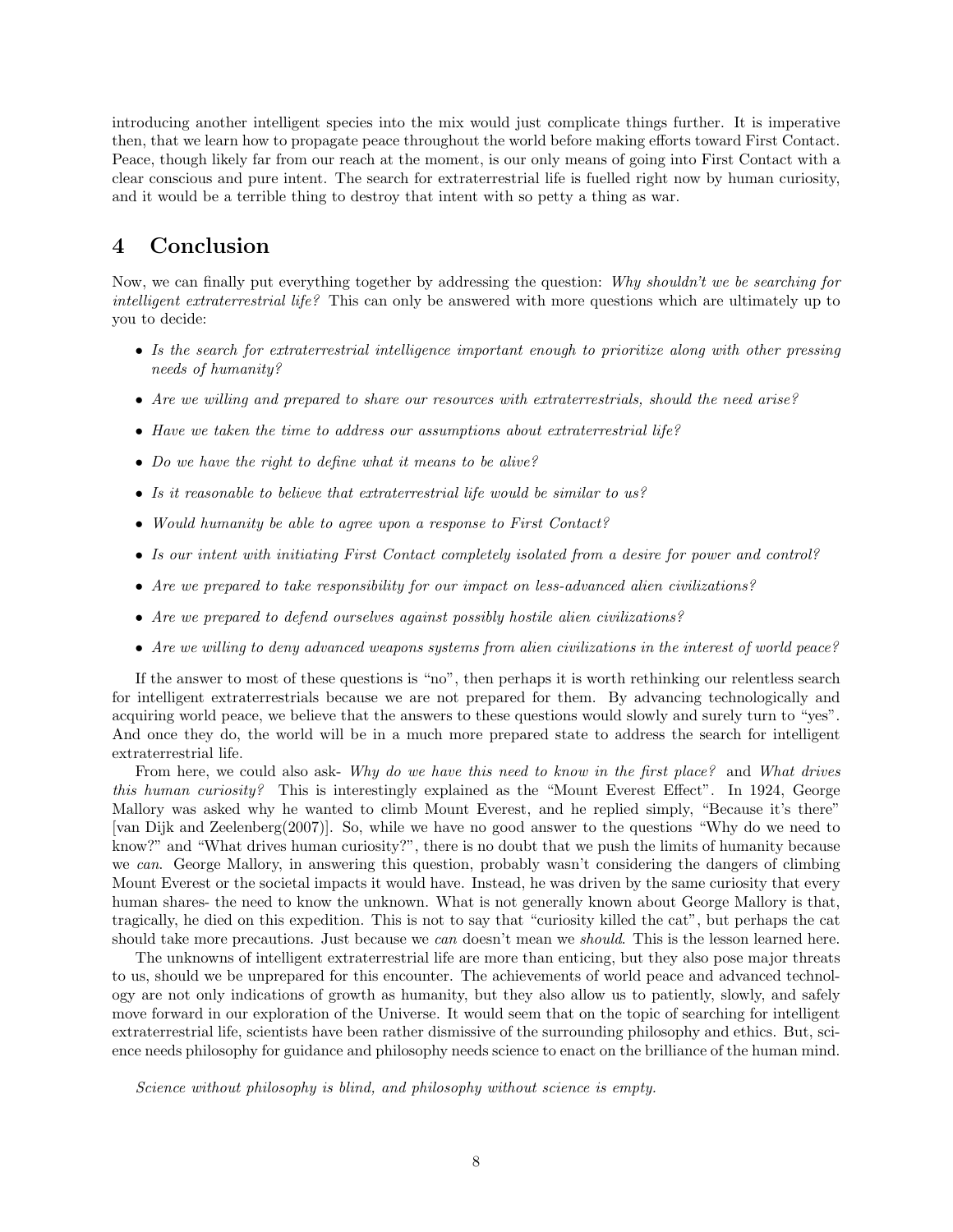# 5 Acknowledgements

The author would like to acknowledge the following:

Dr. Andrej Prša for his guidance of this research as a whole, his assistance in finding sources and ideas prevalent to this issue, and his scientific expertise to add to this topic.

Dr. Lisa Dolling for her inspiration of thought experiments, encouragement of ideas, and writing guidance.

Dr. John Carvalho for his advice on structure, philosophical perspective, and expansion of key concepts.

The Villanova University Astrophysics/Planetary Science Department and Philosophy Department for their support and instruction throughout this research.

And the following individuals for their scientific and philosophical conversations and input, without which I would not have been able to write this paper:

Danny Jensen, Caleb Kwon, Dr. Edward Guinan, Arianna Imperiali, Thinh Nyguen, Conor Larsen, Grace Chiodo, Kevin Moposita, Catherine Petretti, Glenn Mortensen, Susan Mortensen, James Mortensen, Jenna Poland, Dr. David Tomlinson, Dr. Julie Klein, Tommy McGlone, and Ben Palmer.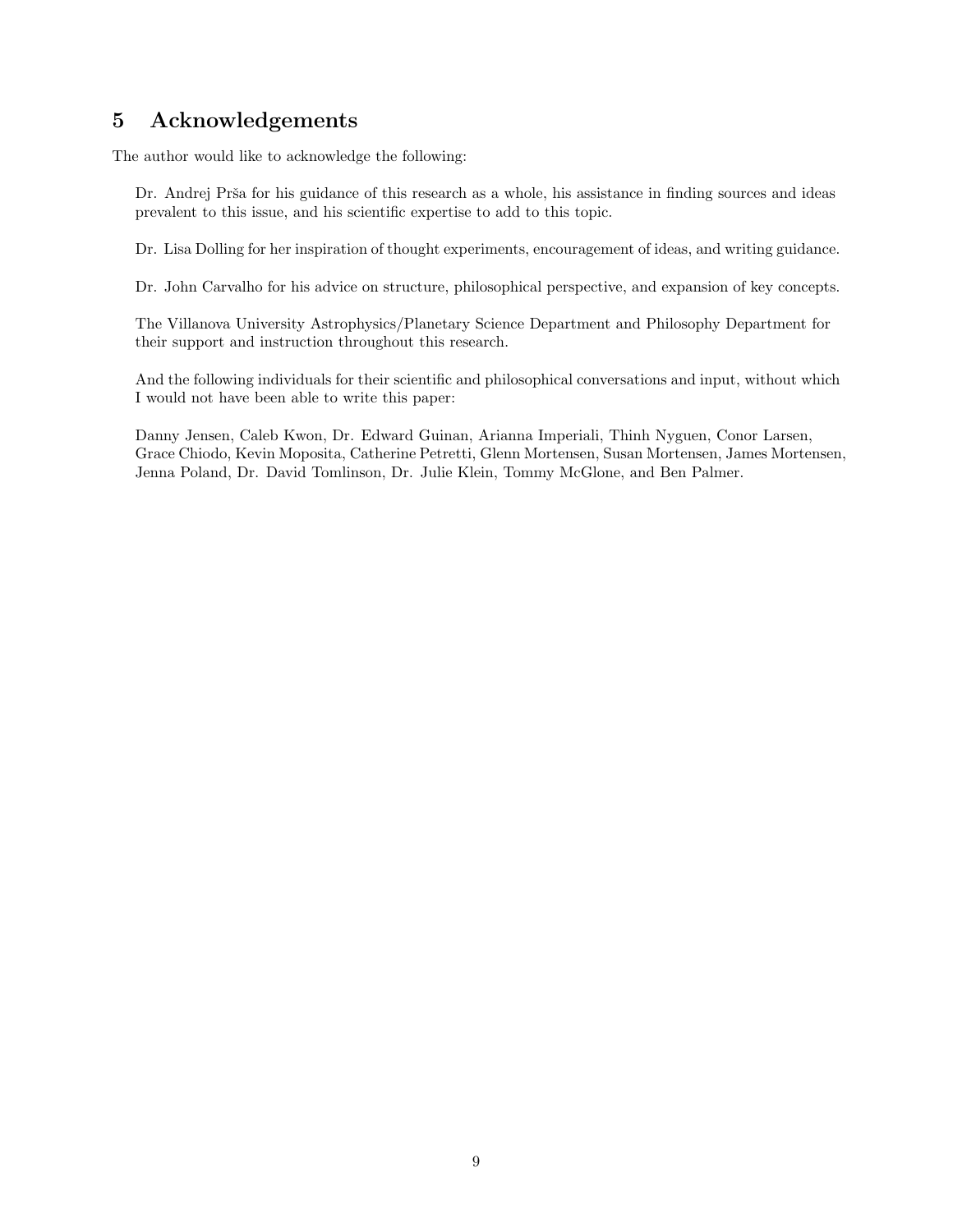## References

- [Dominik and Zarnecki(2011)] M. Dominik and J. Zarnecki, "The detection of extra-terrestrial life and the consequences for science and society," Philosophical Transactions of The Royal Society, vol. 369, pp. 499–507, 2011.
- [Sri Kantha(1996)] S. Sri Kantha, "Pros and cons in the search for extraterrestrial intelligence," Medical Hypotheses, vol. 46, pp. 183–187, 1996.
- [Archive(2021)] N. E. Archive, "Records," 2021.
- [Bilder(2020)] R. Bilder, "Editorial comment: On the search for extraterrestrial intelligence (seti)," The American Society of International Law, vol. 391, pp. 369–377, 2020.
- [Committee on Planetary Biology and Chemical Evolution(1990)] N. R. C. U. Committee on Planetary Biology and Chemical Evolution, "Search for life outside the solar system," Jan 1990. [Online]. Available: https://www.ncbi.nlm.nih.gov/books/NBK235417/
- [McKay(2014)] C. P. McKay, "Requirements and limits for life in the context of exoplanets," Proceedings of the National Academy of Sciences, vol. 111, no. 35, pp. 12 628–12 633, 2014. [Online]. Available: https://www.pnas.org/content/111/35/12628
- [Prantzos(2015)] N. Prantzos, "A probabilistic analysis of the fermi paradox in terms of the drake formula: The role of the l factor," MNRAS, vol. 00, pp. 1–9, 2015.
- [Lamb(2001)] D. Lamb, The Search for Extraterrestrial Intelligence. Routledge, 2001.
- [Drake(1961)] F. Drake, "Project ozma," Physics Today, 1961.
- [Tsumura(2020)] K. Tsumura, "Estimating survival probability using the terrestrial extinction history for the search for extraterrestrial life," Scientific Reports, 2020.
- [Haqq-Misra and Kopparapu(2018)] J. Haqq-Misra and R. K. Kopparapu, "The drake equation as a function of spectral type and time," Habitability of the Universe Before Earth, p. 307–319, 2018. [Online]. Available: http://dx.doi.org/10.1016/B978-0-12-811940-2.00013-7
- [Liu(2008)] L. Liu, "The hydrogen 21-cm line and its applications to radio astrophysics," 2008.
- [Townes(1983)] C. H. Townes, "At what wavelengths should we search for signals from extraterrestrial intelligence?" Proceedings of the National Academy of Sciences of the United States of America, vol. 80, no. 4, pp. 1147–1151, 1983. [Online]. Available: http://www.jstor.org/stable/13452
- [Bassett(2013)] C. Bassett, "Better made up : The mutual influence of science fiction and innovation," 2013.
- [Menadue and Cheer(2017)] C. Menadue and K. Cheer, "Human culture and science fiction: A review of the literature, 1980-2016," SAGE Open, vol. 7, no. 3, p. 2158244017723690, 2017. [Online]. Available: https://doi.org/10.1177/2158244017723690
- [Schwartz(1971)] S. Schwartz, "Science fiction: Bridge between the two cultures," The English Journal, vol. 60, no. 8, pp. 1043–1051, 1971. [Online]. Available: http://www.jstor.org/stable/814025
- [Joyce(1995)] G. F. Joyce, "The rna world: Life before dna and protein," 1995.
- [Yun(2011)] S.-I. Yun, "Can death be taught? finding meaning, mortality, and culture," Finding Meaning, Cultures Across Borders: International Dialogue between Philosophy and Psychology, pp. 87–94, 2011.
- [Aristotle(2016)] Aristotle, De Anima, 2016.
- [Brown(2018)] A. Brown. (2018) Trailblazing through time and space: The essential murray leinster. [Online]. Available: https://www.tor.com/2018/08/30/trailblazing-through-time-and-spacethe-essential-murray-leinster/